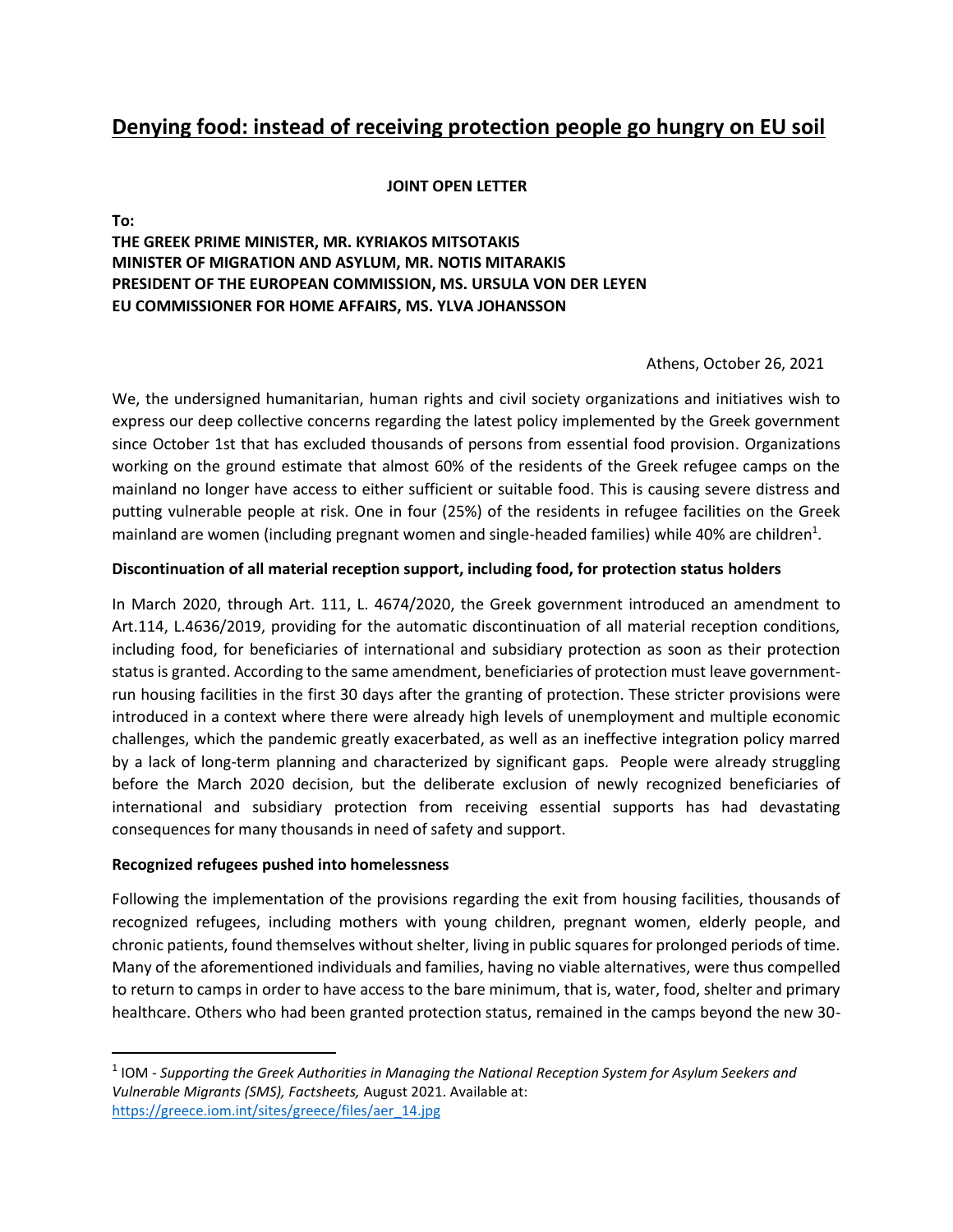day limit to try to avoid homelessness and food deprivation. The fact that thousands of beneficiaries of protection continue to stay in refugee camps, in substandard living conditions, reveals the lack of alternative viable options at their disposal. This reality is a direct result of Greek and EU failures to develop an effective and resourced integration policy. The few existing EU-funded programs to support refugees' integration - such as ESTIA and HELIOS - have proven greatly insufficient to enable eligible protected individuals to find adequate housing and employment.

## **Multiple bureaucratic and policy barriers block access to essential supports**

Moreover, while beneficiaries of protection are, in principle, eligible for some social benefits from the state, the reality in practice is that bureaucratic obstacles make access to these supports virtually impossible. For instance, individuals are required to have a valid residence permit to receive the Guaranteed Minimum Income (EEE). However, extreme delays – often exceeding six months - in issuing the residence permits prevent recognized refugees from accessing this essential benefit. One year ago, the government announced measures to ensure asylum seekers would be provided with a bank account, a taxpayer ID, and a temporary social security number; yet, in practice, many asylum seekers have been unable to receive these documents, necessary, among others, for renting a house and for employment, due to delays and COVID-19 restrictions<sup>2</sup>. Moreover, some registered asylum seekers are also facing food insecurity. Specifically, the beneficiaries of the ESTIA program. Due to the handover of the cash assistance program from UNHCR to the Greek government, asylum seekers have not received their cash support for the month of October and not even catering has been provided. Thus, the ESTIA beneficiaries have been left with no government support and turn to the local social services and charities for food provision.

### **The latest removal of food provision creates further fear and desperation**

Despite the high unemployment, the lack of integration policy the risks of homelessness, and the lack of access to essential documentation to obtain work, healthcare, or food, since October 1, 2021, the Greek government further restricted available supports. On top of calling for an exit from state-run accommodation, the latest policy enforced the provisions regarding discontinuation of all material reception conditions to protection status holders, including food.

# **Asylum seekers in legal limbo also left without access to food**

Another category of persons excluded from food provision since 1 October, includes asylum seekers with second instance negative decisions on admissibility. Amongst these are nationals from five countries (Syria, Afghanistan, Somalia, Pakistan, and Bangladesh), to whom the concept of the safe-third country has been applied. These asylum seekers find themselves in a legal limbo, without access to legal status, rights and basic services, including food provision.

However, others who have not been granted protection are similarly excluded from food provision. This includes asylum seekers whose asylum applications were assessed on merit but later rejected and asylum seekers whose applications have not yet been registered due to chronic delays at the Asylum Offices of

<sup>&</sup>lt;sup>2</sup> Business Daily - Asylum seekers will have bank account, taxpayer ID and social security number, October 11, 2020. Available at: https://www.businessdaily.gr/english-edition/27937\_asylum-seekers-will-have-bank-accounttaxpayer-id-and-social-security-number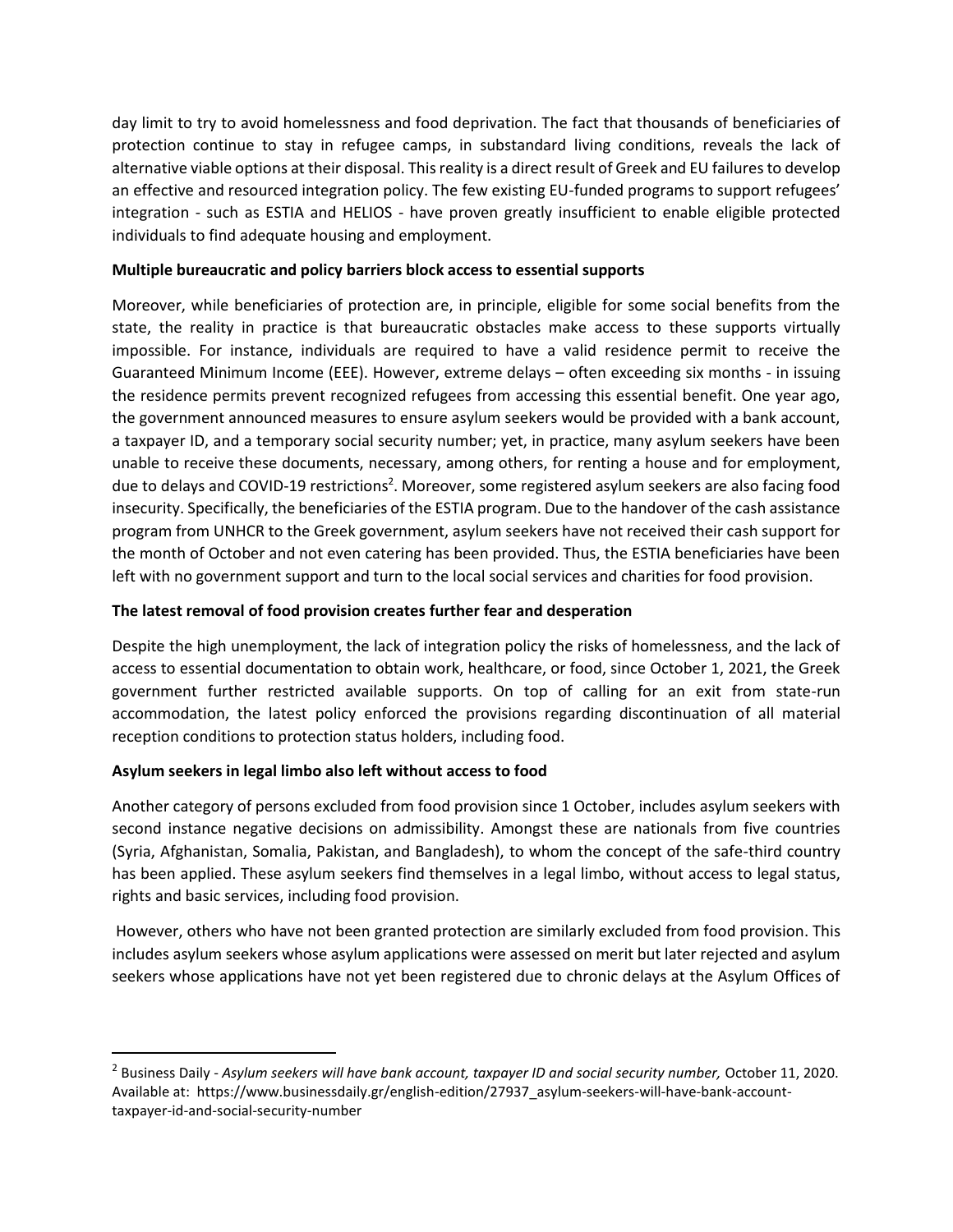the Greek mainland. It has also been reported that food is not even provided in some places to people placed in quarantine for COVID-19.

All of these groups are vulnerable, but the realities facing those from the five countries impacted by the decision to designate Turkey as a safe third country are of particular concern from a protection perspective. When interviewed by the Greek Asylum Service and the European Asylum Support Office (EASO) asylum seekers from these five countries are not given a full protection interview, but instead are only asked questions to determine whether Turkey could be considered a safe country for them to seek asylum. If they receive a second instance of a negative decision on admissibility i.e., it is deemed that Turkey is a safe country for them, they then find themselves in a legal limbo: they cannot be readmitted to Turkey, since Turkey has not accepted any readmissions since March 2020, and they cannot return to their countries of origin due to fear of persecution.

At the same time, Greece refuses to examine their applications on their merits. As a result, these asylum seekers are deprived of legal status and reception conditions, contrary to Art. 86(5) Law 4363/2019 and Art. 38(4) of the European Directive 2013/32/EU, which provides that if the third country refuses to take a person back, then the State must examine the asylum application as to its substance. In its written answer to a parliamentary question on June 1, 2021, the Commission pointed out the applicability of Article 38(4) to the context under discussion<sup>3</sup>. However, contrary to this legal obligation, Greece continues to force thousands of asylum seekers into legal limbo. These asylum seekers are then excluded from reception conditions, including the provision of food since October 1, 2021.

No one, irrespective of their legal status, should be deprived of food. Food insecurity, let alone food deprivation, is unacceptable, but particularly so as a policy of any European state.

In order to ensure access to basic dignity and rights, including the right to food, and to prevent further suffering we call on the Greek government and European Commission to:

- a) Ensure that all persons residing in state-run or managed facilities have access to adequate food and water, irrespective of their legal status.
- b) Ensure that, in accordance with the Art. 38(4) of the European Directive 2013/32/EU and in view of the discontinuation of readmissions to Turkey since March 2020, those asylum seekers for whom the safe third country concept has been applied, have their applications examined on the substance and merit and are provided with respective legal status and adequate reception conditions, including food.

<sup>&</sup>lt;sup>3</sup> EN P-000604/2021 Answer given by Ms Johansson on behalf of the European Commission (1.6.2021), Available at: https://bit.ly/3g0cFRD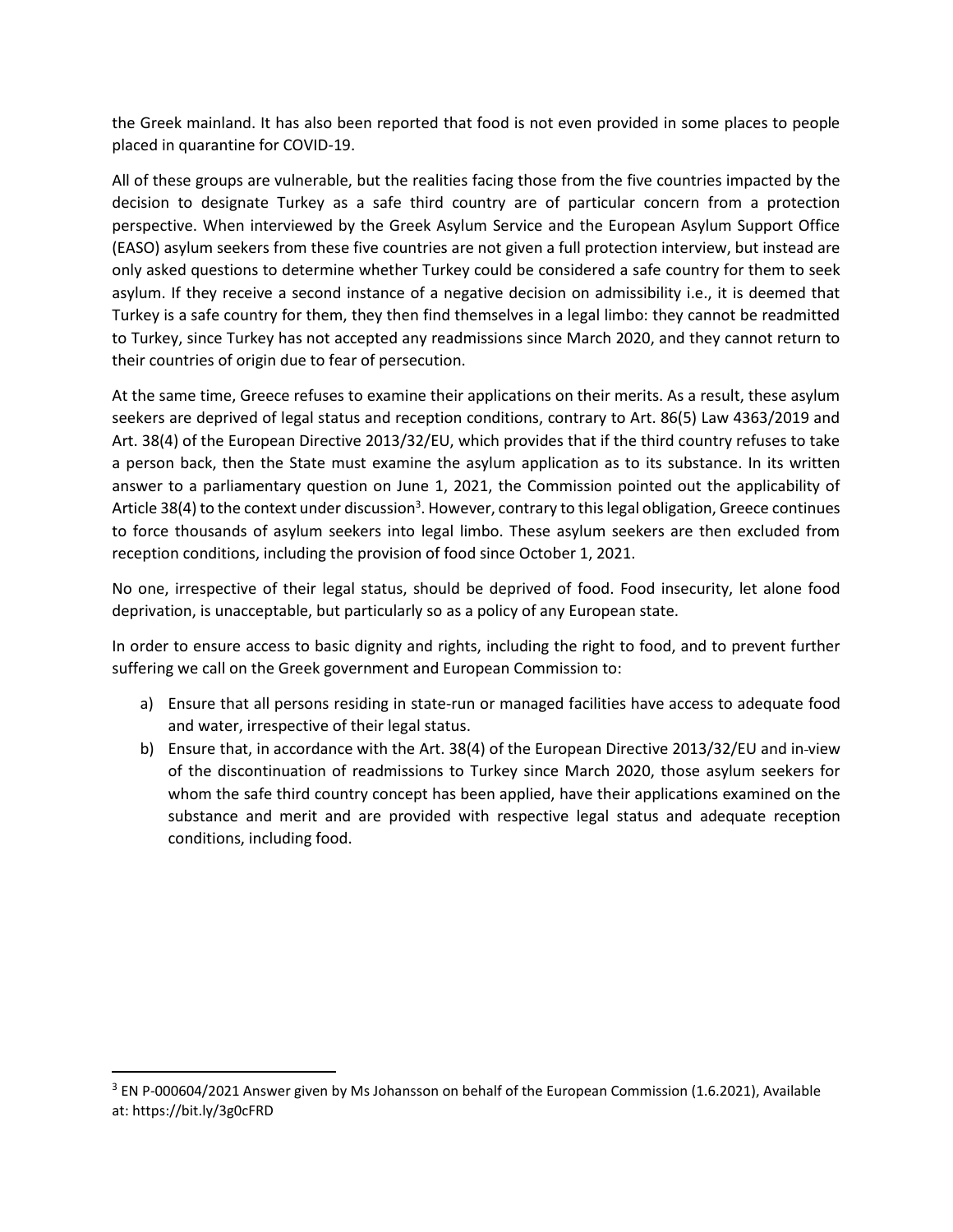#### **Signatory Organizations:**

- 1. Action for Education
- 2. ARSIS Association for the Social Support of Youth
- 3. Babel Day Centre
- 4. Better Days
- 5. Centre Diotima
- 6. Changemakers Lab
- 7. ECHO100 PLUS
- 8. Equal Rights Beyond Borders
- 9. Europe Must Act
- 10. Fenix Humanitarian Legal Aid
- 11. Jesuit Refugee Service Greece
- 12. Greek Association of People Living with HIV "Positive Voice"
- 13. Greek Council for Refugees (GCR)
- 14. Greek Forum of Migrants
- 15. Greek Forum of Refugees
- 16. HIAS Greece
- 17. HumanRights 360
- 18. I Have Rights
- 19. INTERSOS
- 20. INTERSOS Hellas
- 21. International Rescue Committee
- 22. Legal Centre Lesvos
- 23. Lesvos Solidarity
- 24. Lighthouse Relief
- 25. METAdrasi Action for Migration and Development
- 26. Refugees International
- 27. Refugee Legal Support (RLS)
- 28. Safe Passage International
- 29. Samos Volunteers